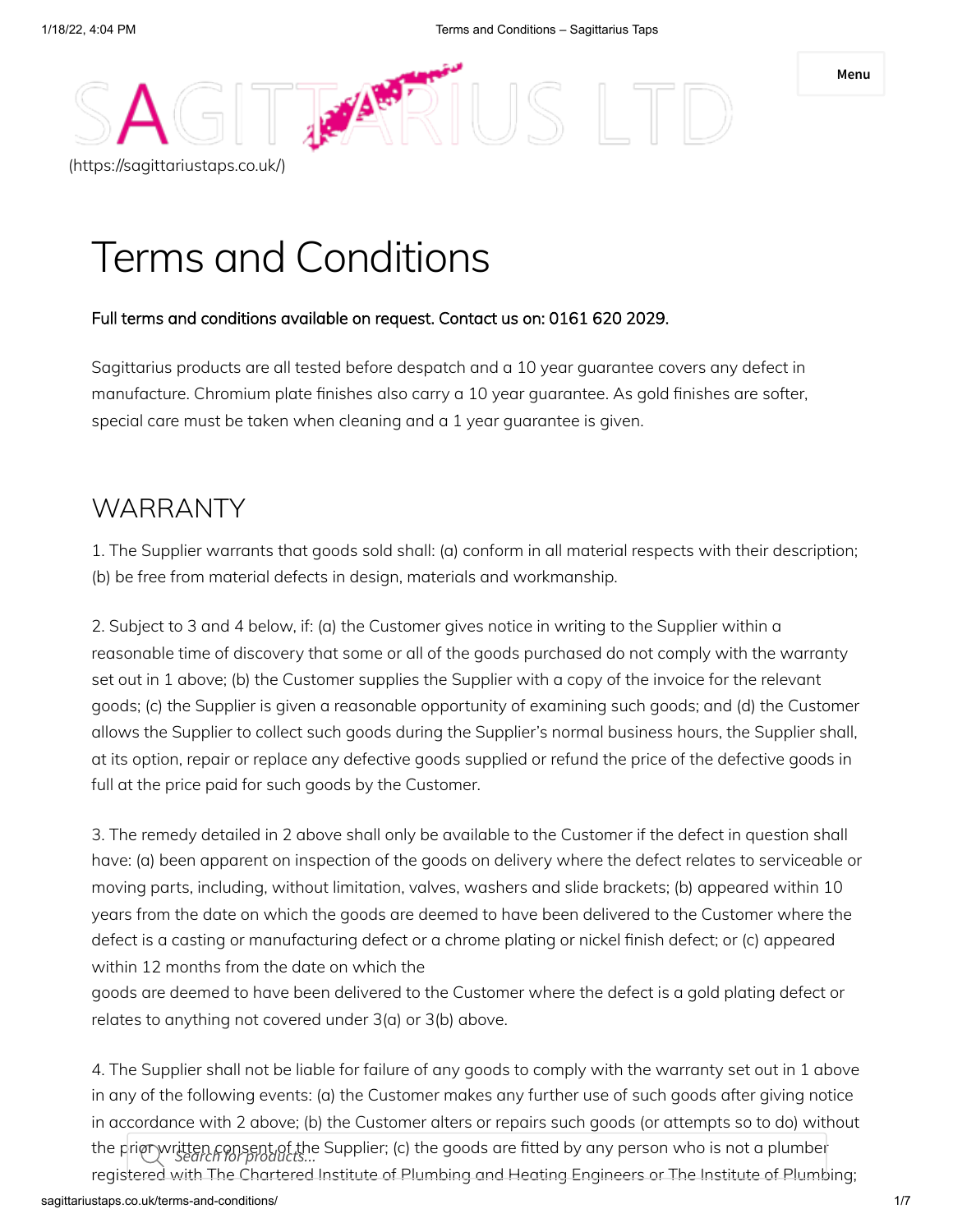#### 1/18/22, 4:04 PM Terms and Conditions – Sagittarius Taps

(d) the defect arises because the Customer failed to follow the Supplier's oral or written instructions as to the storage, commissioning, installation, use and maintenance of the goods or (if there are none) good trade practice regarding the same; (e) where the defect relates to the finishing of the goods, if it arises as a result of the Customer using anything other than water and a soft cloth to clean the goods;(f) the goods in question have not been serviced and maintained properly and in accordance with the Supplier's recommendations and/or have been fitted with any parts, components or accessories that have not

been manufactured or recommended by the Supplier; (g) the defect arises as a result of fair wear and tear, wilful damage, negligence, or abnormal storage or working conditions; or (h) the goods differ from their description as a result of changes made to ensure they comply with applicable statutory or regulatory requirements.

5. Where the Customer claims or proposes to make a claim against the Supplier for making good any damage or loss caused by or claimed to be caused by defective goods the Customer shall not remedy (either itself or via a third party) or make any attempt to remedy such damage or loss so caused or claimed to be caused unless the Supplier has given prior authorisation.

6. Except as provided in this clause 6, the Supplier shall have no liability to the Customer in respect of the goods' failure to comply with the warranty set out in 1 above.

7. The terms implied by sections 13 to 15 of the Sale of Goods Act 1979 are, to the fullest extent permitted by law, excluded from the Contract.

8. This warranty shall apply to any repaired or replacement goods supplied by the Supplier. In the interest of continual design, development and product improvement we reserve the right to amend or adjust specifications at any time. Where an identical product is no longer available we will supply the nearest equivalent from our then current range. This warranty does not extend to any item rendered defective by faulty installation, inappropriate use and accidental damage after purchase, nor does it cover normal wear and tear.

# GUARANTEE OVERVIEW

Please find below a breakdown of what products and parts are covered by what period of guarantee. All technical support related queries will require the original purchase invoice number.

## 10 Year Guarantee

Bathroom Taps – Kitchen Taps & Shower Valves – All bathroom taps in both deck and wall mounted designs. All shower valves in exposed and concealed designs. The 10 year guarantee on these products covers manufacturing defects such as casting faults or chromium plating issues (Excludes Moving-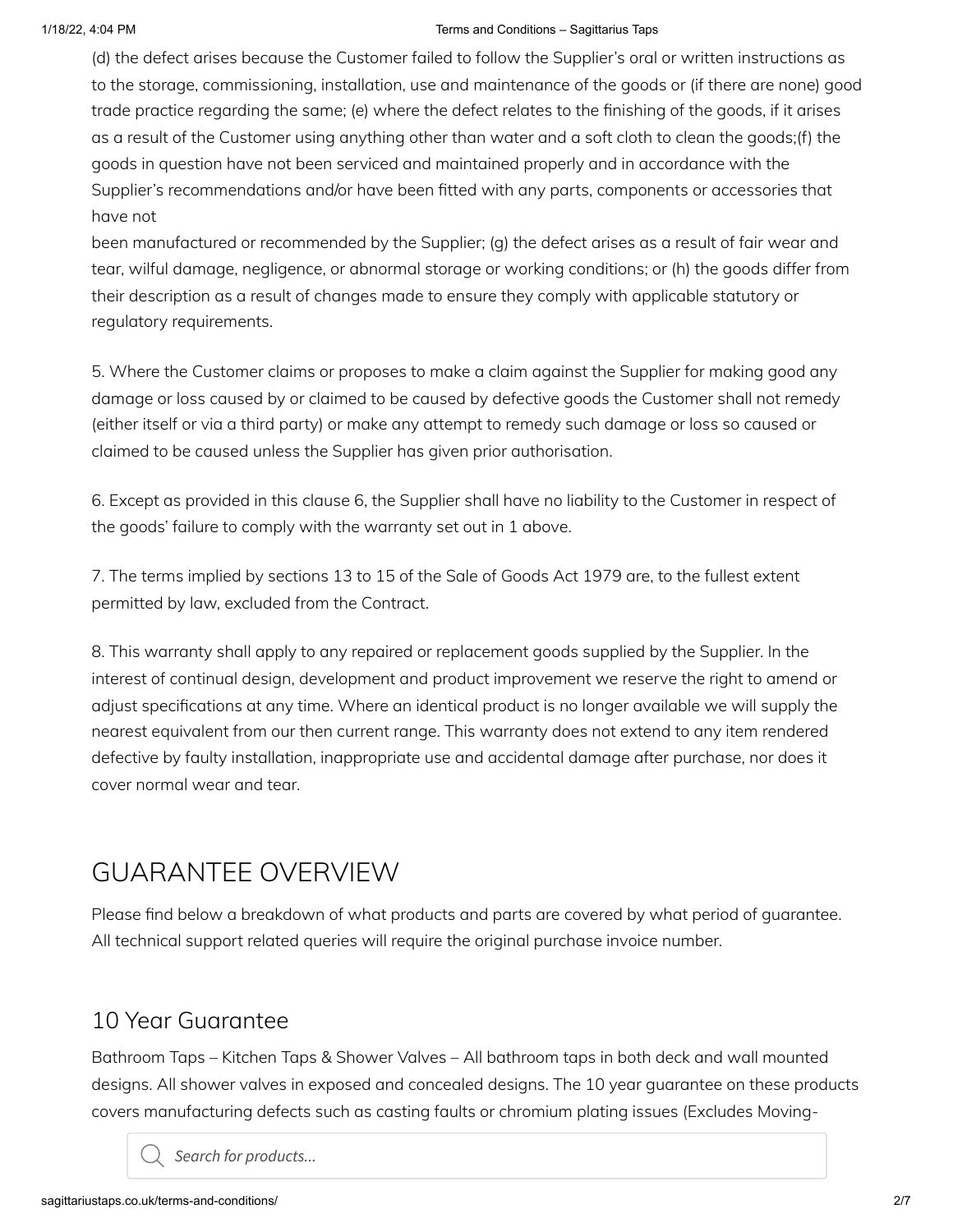serviceable parts). Chromium plating guarantee is void if any household cleaners or harsh abrasives are used. We recommend only warm water and a soft cloth for cleaning both Chrome and Gold finishes.

Fixed Head Kits – Our fixed head shower kits carry a 10 year guarantee against manufacturing fault or chromium plating issues.

Rigid Riser Kits – Rigid riser kits carry a 10 year guarantee against manufacturing fault and chromium plating issues.

Diverter sections are classed as moving-serviceable parts and have a 3 year guarantee.

Shower Hoses and Handsets are also classed as moving-serviceable parts and are restricted to a one year guarantee.

Grab Bars – Shower seats – All grab bars and shower seats have a 10 year guarantee against manufacturing fault or chromium plating issues.

Showering additions – On all shower additions which come under the following categories: Ceiling Arms, Bath Mounted Handset Kits (Excluding Hoses) Isolating-Non return valves, Ancillary Items & Body Jets. We offer a 10 year guarantee against manufacturing defects.

Wall Spouts – All wall spouts have a 10 year guarantee against manufacturing fault or chromium plating issues.

### 3 Year Guarantee

Infra Red Mixers – Infra Red mixers have a 3 year guarantee against manufacturing fault or chromium plating issues.

Slide Rail Kits – Our Slide rail kits carry a 3 year guarantee against manufacturing fault or chromium plating issues.

Hoses, Handsets & Slider brackets are classed as moving-serviceable parts and have a restriction to a one year guarantee.

Trigger Spray Sets – We offer a 3 year guarantee against manufacturing fault or chromium plating issues.

Hoses are classed as moving-serviceable parts and have a restriction to a one year guarantee.

All Wastes including Bottle traps – We offer a 3 year guarantee against manufacturing fault or

chromium plating issues. Chromium plating guarantee is void if any household cleaners or harsh abrasives are used. *Search for products...*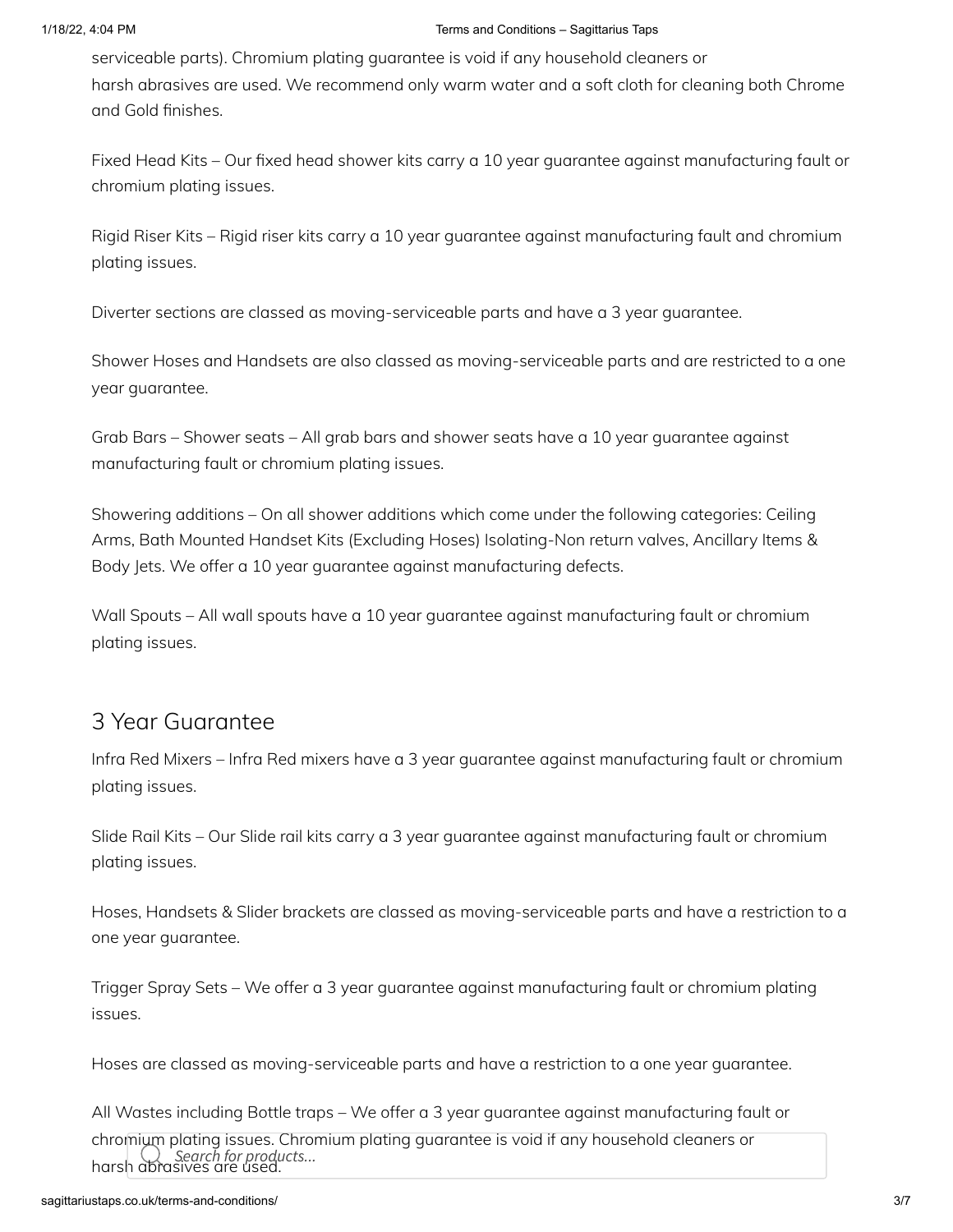Serviceable Parts – We offer a three year guarantee on all thermostatic cartridges, ceramic disc valves and any other operational valves such as diverters an on-off valves against manufacturing failure. We will replace any failed parts if the cause of failure is down to manufacturing. If the cause of failure is due to poor maintenance or neglect, then replacement parts can be purchased to remedy any issues.

#### 1 Year Guarantee

Gold Plating – The gold plating finish on our brassware is a specialised finish and in view of this we offer a 1 year guarantee on the finish\* Gold plating guarantee is void if any household cleaners or harsh abrasives are used. Only warm water and a soft cloth should be used after every use to maintain the gold finish.

Accessories – We offer a one year guarantee on the following ranges of accessories: Siena, Torino, Madison & Rimini.

Soap Dispensers – All soap dispensers have a one year guarantee.

Shower Accessories & Storage Baskets – All wire storage baskets & accessories have a one year guarantee.

Freestanding Accessories – All freestanding accessories have a one year guarantee.

Handsets – Single & Multi mode handsets are classed as movingserviceable parts and have a restriction to a one year guarantee.

Shower Hoses – Shower hoses are classed as moving-serviceable parts and have a restriction to a one year guarantee.

## ADDITIONAL INFORMATION

The reference to "Manufacturing fault" is when a product incurs a casting fault causing a product to leak or fail, or the Chromium finish develops an issue. Serviceable-Moving parts are also covered but these parts will only be considered once the Sagittarius Technical department has been contacted and they have approved the parts under warranty. Sagittarius Limited will replace free of charge any product or part they deem to be a manufacturing defect. They will however NOT be liable for any plumbing costs incurred whether under warranty or not. If however a product reported as faulty to the technical or sales team, if there is evidence of neglect by way of condition-appearance then we reserve the right to rescind the warranty coverage if applicable.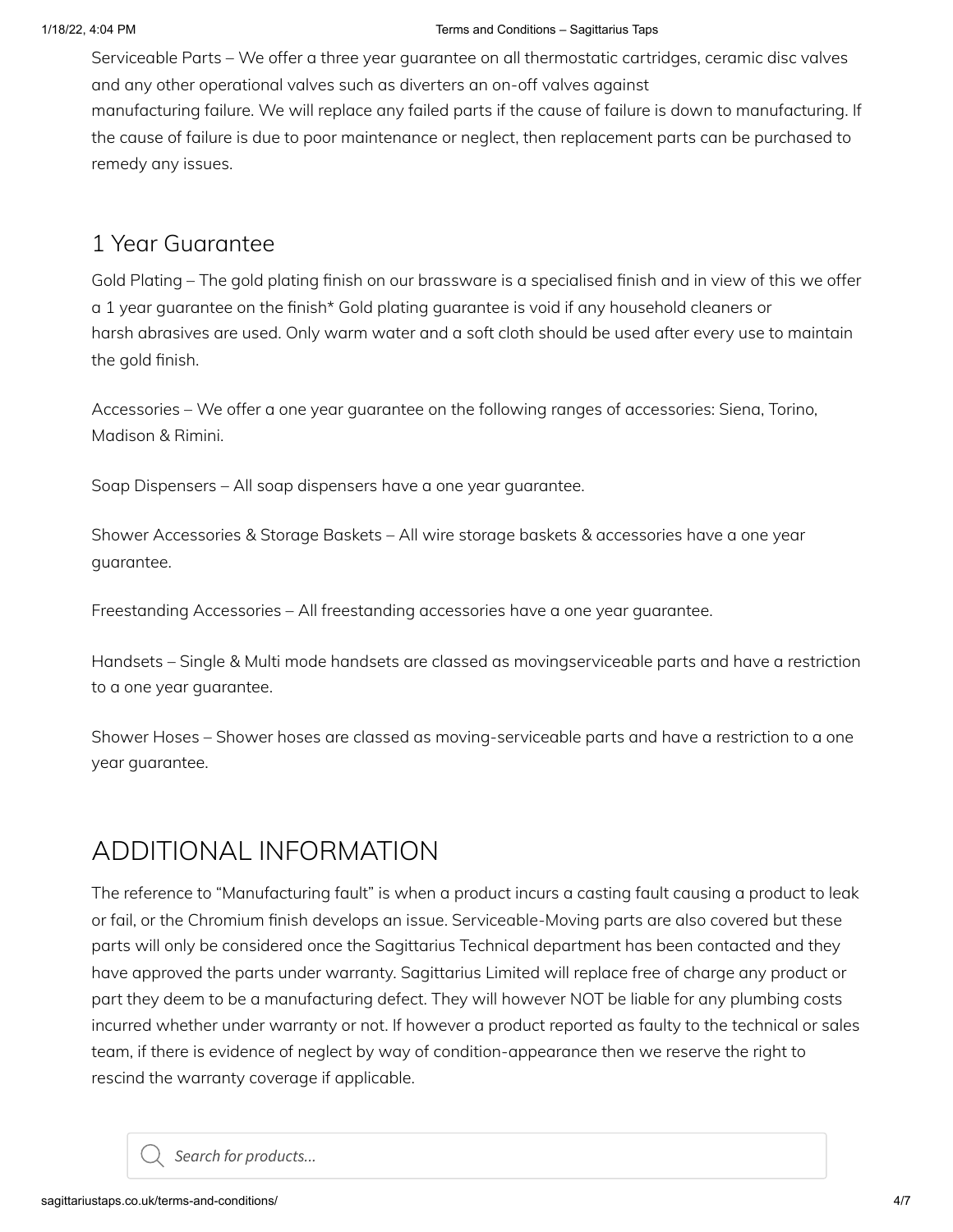### Find us

Sagittarius Limited Unit 1 Lower Victoria Street **Chadderton** Oldham OL9 9TU

Telephone: 0161 620 2029 Fax: 0161 628 7102

Legal

Privacy Policy [\(http://sagittariustaps.co.uk/privacy-policy/\)](http://sagittariustaps.co.uk/privacy-policy/) Cookie Policy [\(http://sagittariustaps.co.uk/cookie-policy/\)](http://sagittariustaps.co.uk/cookie-policy/) Terms & Conditions [\(http://sagittariustaps.co.uk/terms-and-conditions/\)](http://sagittariustaps.co.uk/terms-and-conditions/)

Keep in touch

[\(http://facebook.com/sagittariustaps\)](http://facebook.com/sagittariustaps)

[\(http://twitter.com/SagittariusTaps\)](http://twitter.com/SagittariusTaps)

[\(http://instagram.com/sagittarius\\_taps\)](http://instagram.com/sagittarius_taps)

[\(mailto:sales@sagittariustaps.co.uk\)](mailto:sales@sagittariustaps.co.uk) *Search for products...*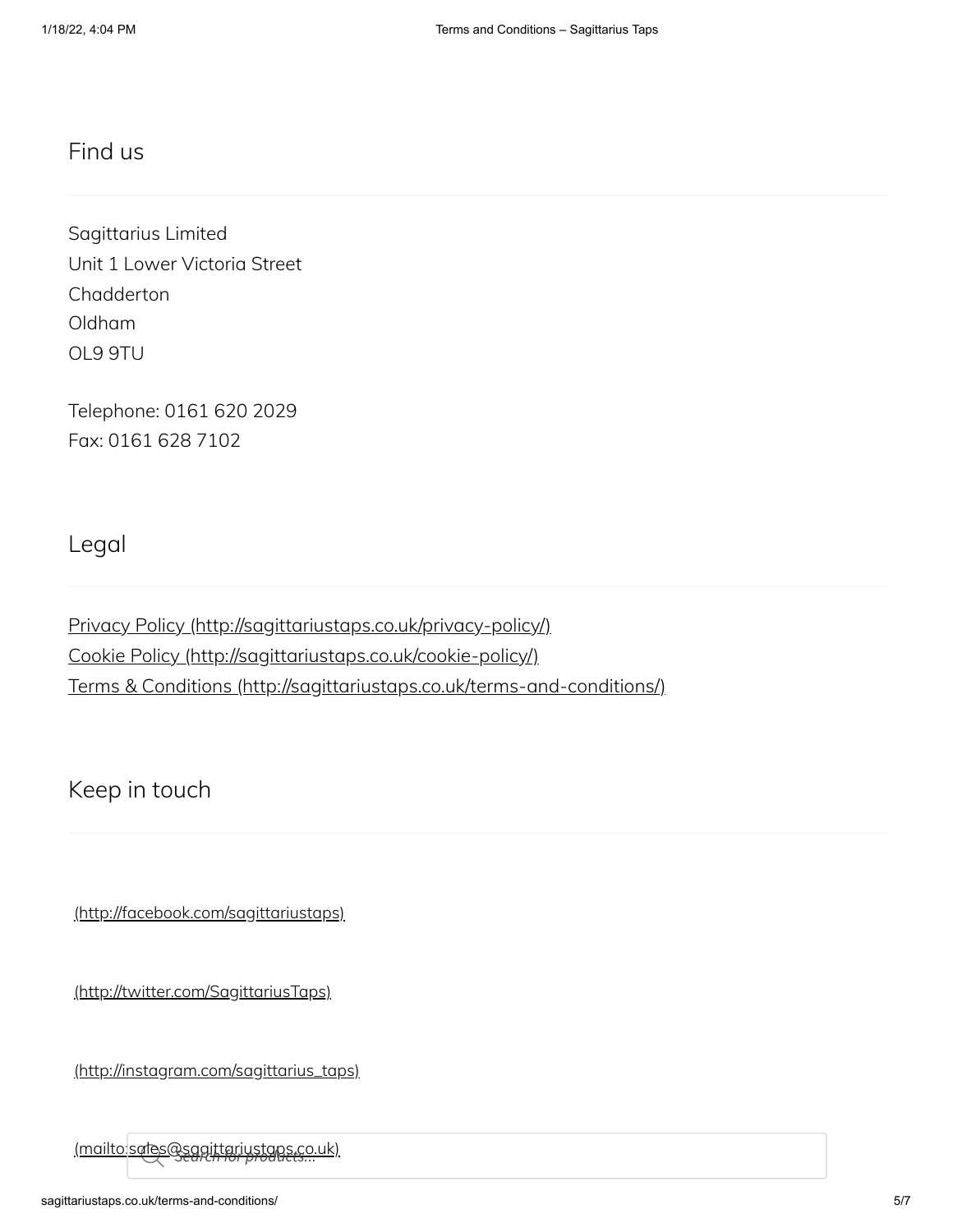#### Explore

- Accessories [\(https://sagittariustaps.co.uk/product-category/accessories/\)](https://sagittariustaps.co.uk/product-category/accessories/)  $\Box$
- **Bathroom [\(https://sagittariustaps.co.uk/product-category/bathroom/\)](https://sagittariustaps.co.uk/product-category/bathroom/)** 
	- Commercial Range [\(https://sagittariustaps.co.uk/product-category/bathroom/commercial-range](https://sagittariustaps.co.uk/product-category/bathroom/commercial-range-bathroom/) bathroom/)
	- Contemporary [\(https://sagittariustaps.co.uk/product-category/bathroom/contemporary-bathroom/\)](https://sagittariustaps.co.uk/product-category/bathroom/contemporary-bathroom/)
	- Traditional [\(https://sagittariustaps.co.uk/product-category/bathroom/traditional-bathroom/\)](https://sagittariustaps.co.uk/product-category/bathroom/traditional-bathroom/)
	- Valves [\(https://sagittariustaps.co.uk/product-category/bathroom/valves-bathroom/\)](https://sagittariustaps.co.uk/product-category/bathroom/valves-bathroom/)
- Kitchen [\(https://sagittariustaps.co.uk/product-category/kitchen/\)](https://sagittariustaps.co.uk/product-category/kitchen/) n a
- Radiators [\(https://sagittariustaps.co.uk/product-category/radiators/\)](https://sagittariustaps.co.uk/product-category/radiators/)  $\Box$
- Showering [\(https://sagittariustaps.co.uk/product-category/showering/\)](https://sagittariustaps.co.uk/product-category/showering/)
- Wastes [\(https://sagittariustaps.co.uk/product-category/wastes/\)](https://sagittariustaps.co.uk/product-category/wastes/)  $\Box$

## Our brochure



[\(https://sagittariustaps.co.uk/wp-content/uploads/brochure/\)](https://sagittariustaps.co.uk/wp-content/uploads/brochure/)

Identify your system